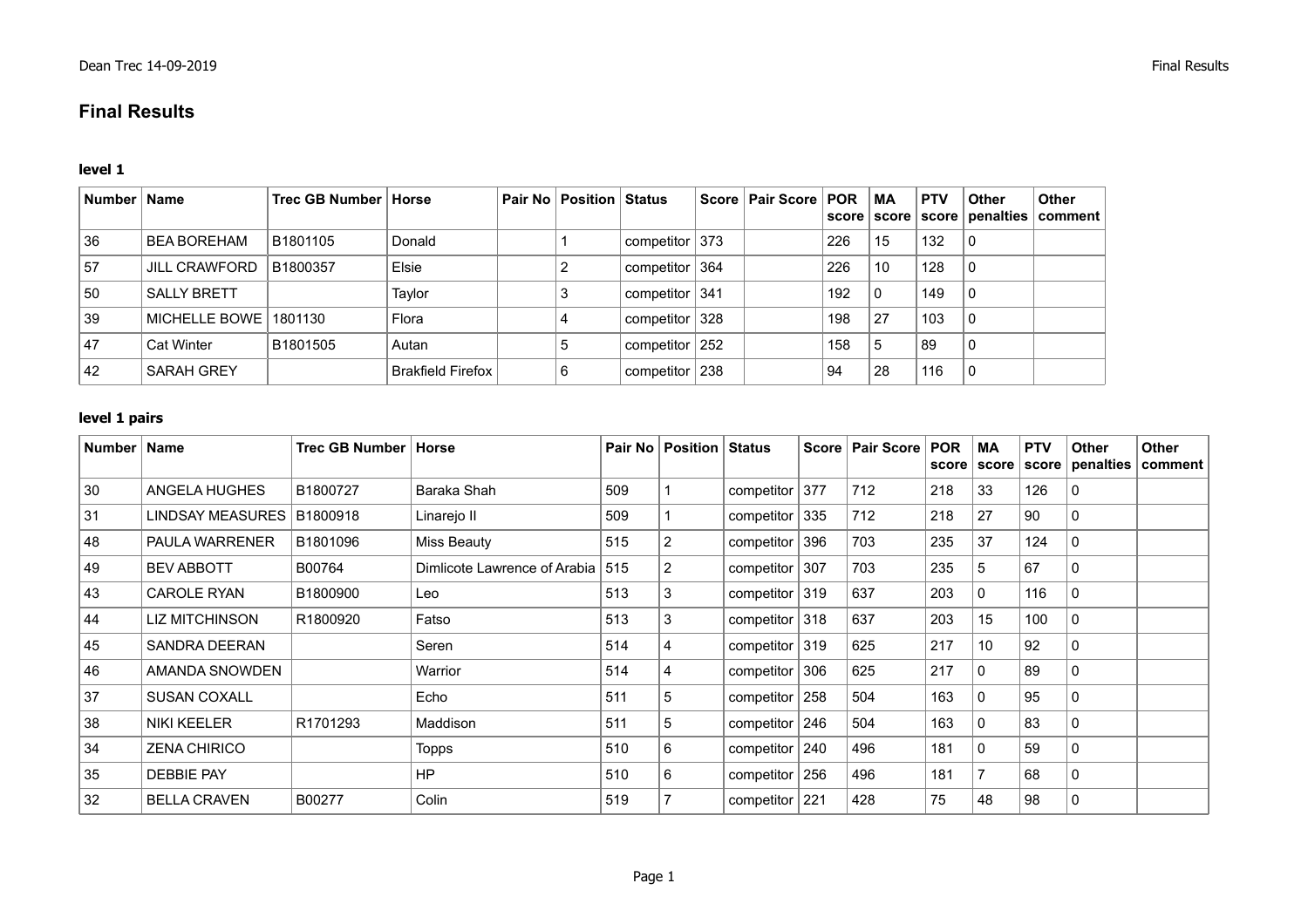| Number   Name |                              | Trec GB Number   Horse |                         |     | <b>Pair No   Position   Status</b> |                  | Score   Pair Score   POR |     | <b>MA</b><br>score score | <b>PTV</b> | <b>Other</b> | Other<br>score   penalties   comment |
|---------------|------------------------------|------------------------|-------------------------|-----|------------------------------------|------------------|--------------------------|-----|--------------------------|------------|--------------|--------------------------------------|
| 33            | <b>NERYS BAKER</b>           |                        | Pip }                   | 519 |                                    | competitor   207 | 428                      | 75  | 35                       | 97         | 0            |                                      |
| 55            | <b>HELEN GIPSON</b>          |                        | Napoleon                | 518 | 8                                  | competitor 220   | 391                      | 123 | 30                       | 67         | 0            |                                      |
| 56            | ANDREA PALFERMAN             |                        | Eastborough             | 518 | 8                                  | competitor   171 | 391                      | 123 | 8                        | 40         | 0            |                                      |
| 53            | CHRISSIE UPCHURCH   B1800678 |                        | Dennis the Menace       | 517 | 9                                  | competitor   214 | 389                      | 50  | 38                       | 126        |              |                                      |
| 54            | <b>CATH ANTHONY</b>          | B1800773               | Magic Game              | 517 | 9                                  | competitor 175   | 389                      | 50  | 25                       | 100        |              |                                      |
| 40            | <b>LOUISE THORMAN</b>        |                        | Rushmoor Flycatcher 512 |     | 10                                 | competitor 118   | 160                      | 30  | l 0                      | 88         | 0            |                                      |
| 41            | <b>JIM CINNAMOND</b>         |                        | Polly                   | 512 | 10                                 | competitor $ 42$ | 160                      | 22  | $\overline{0}$           | 20         | 0            |                                      |

### **level 2**

| Number   Name |                             | Trec GB Number   Horse |                       | <b>Pair No   Position   Status</b> |                  | Score   Pair Score   POR   MA |     |    | <b>PTV</b> | <b>Other</b>   | Other<br>score   score   score   penalties   comment |
|---------------|-----------------------------|------------------------|-----------------------|------------------------------------|------------------|-------------------------------|-----|----|------------|----------------|------------------------------------------------------|
| 14            | NIKI KING                   | B00102                 | Tortuga               |                                    | competitor 348   |                               | 202 | 16 | 130        | $\mathbf{0}$   |                                                      |
| 8             | <b>ALEX WELLS</b>           | <b>B93</b>             | Herron                | $\overline{2}$                     | competitor 327   |                               | 184 | 36 | 107        | $\Omega$       |                                                      |
| 9             | PEGGY SOFLEY                | R1800698               | Muhaymin              | 3                                  | competitor   276 |                               | 150 | 29 | 97         | $\mathbf{0}$   |                                                      |
| 6             | <b>HELEN DENNY</b>          | B00818                 | Spot                  | 4                                  | competitor $269$ |                               | 124 | 39 | 106        | $\Omega$       |                                                      |
|               | <b>SALLY ELLIOTT</b>        | B00335                 | Waltzing Matilda      | 5                                  | competitor   190 |                               | 94  | 22 | 74         | $\overline{0}$ |                                                      |
|               | <b>HELEN CAMBELL</b>        | B1800071               | Little Drummer Boy    | 6                                  | competitor 168   |                               | 94  | 8  | 66         | $\Omega$       |                                                      |
| 17            | KATIE NORWELL-HALL B1801339 |                        | <b>Primo Princess</b> |                                    | competitor   131 |                               | 23  | 30 | 78         | 0              |                                                      |

## **level 2 pairs**

| <b>Number</b> | Name              | Trec GB Number   Horse |                             |     | <b>Pair No Position Status</b> |                  | Score   Pair Score   POR   MA |     | score   score | <b>PTV</b> | <b>Other</b> | <b>Other</b><br>  score   penalties   comment |
|---------------|-------------------|------------------------|-----------------------------|-----|--------------------------------|------------------|-------------------------------|-----|---------------|------------|--------------|-----------------------------------------------|
| 18            | LIZZIE MURDOCH    |                        | <b>Bertie</b>               | 506 |                                | competitor   326 | 629                           | 153 | 43            | 130        |              |                                               |
| 19            | EMMA WOOD         | B1801093               | Daisy                       | 506 |                                | competitor   303 | 629                           | 153 | 23            | 127        |              |                                               |
| 15            | <b>INA WEST</b>   | B18001878              | Regalito                    | 505 |                                | competitor   252 | 539                           | 163 | $\Omega$      | 89         | 0            |                                               |
| 16            | PIP THORNTON      | B1801099               | Delores Del Rio             | 505 |                                | competitor   287 | 539                           | 163 | 21            | 103        |              |                                               |
| 4             | <b>TINA NEGRI</b> | R <sub>1800155</sub>   | Cinders Over The Moon   502 |     |                                | competitor   243 | 484                           | 132 | 19            | 92         | 0            |                                               |